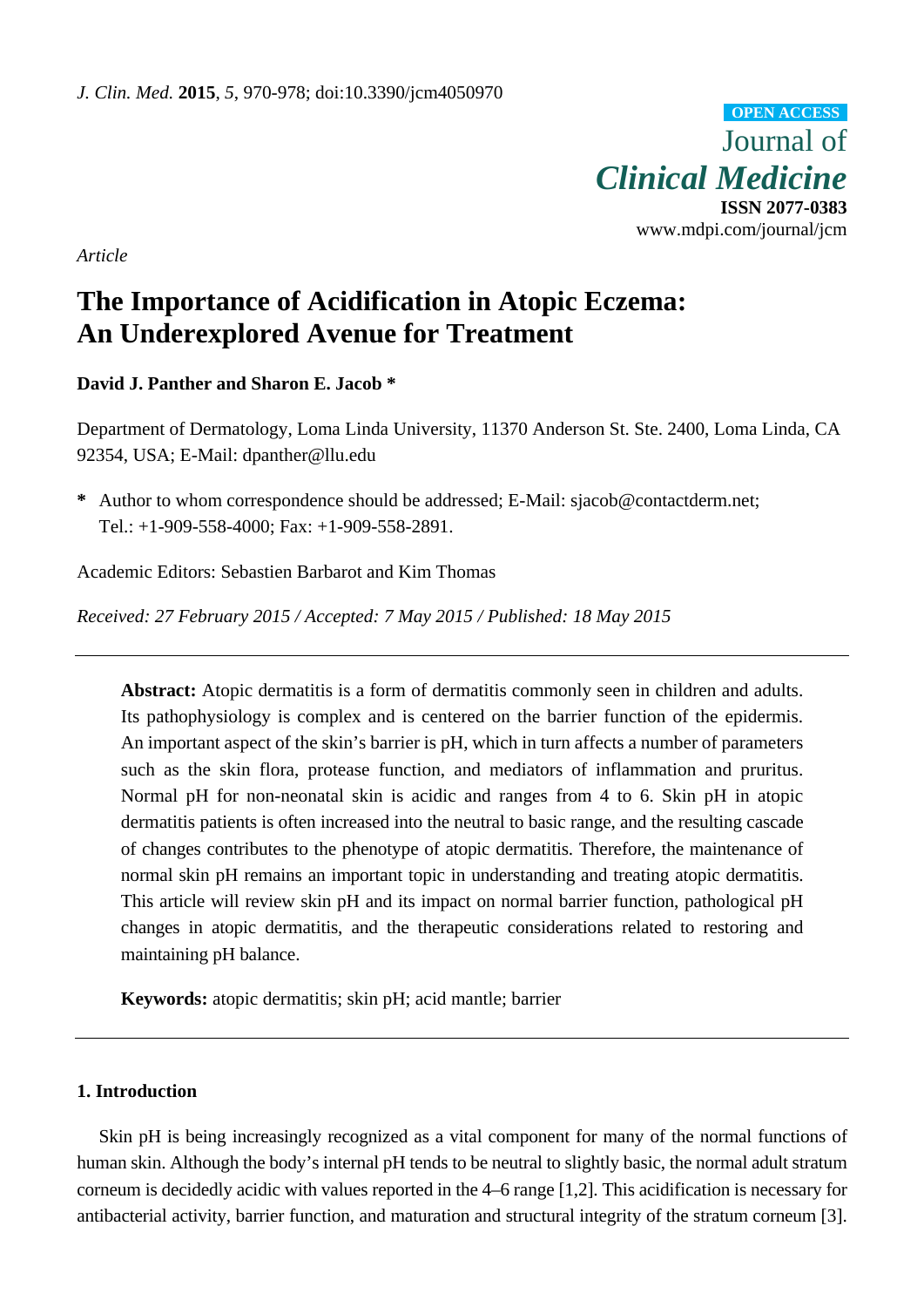Dysregulation of the acidity plays a role in a number of diseases, such as candidiasis [4,5], irritant contact dermatitis [6,7], and acne vulgaris [8,9]. One disease in which acidity plays a significantly impactful role is atopic dermatitis [10,11]. This article reviews available literature on how epidermal acidification is achieved, its role in the disease state of atopic dermatitis, and therapeutic options specifically addressing pH aberrancy.

#### **2. Biology of Epidermal pH**

Acidification of the stratum corneum is achieved and maintained by a number of functional pathways. Secretory phospholipase A2 is a major determinant of pH, acting on phospholipids to generate free fatty acids [12]. The sodium-hydrogen exchanger 1 (NHE1) protein is another important element, causing protons to be pumped into the extracellular compartment at the level of the stratum granulosum [13]. These two mechanisms are likely critical. Another factor in acidification is the processing of filaggrin amino acids to generate polycarboxylic acids [14]. However, it appears that the loss of filaggrin may be compensated for by the first two mechanisms with respect to acidification alone [15], though other detrimental effects may still occur, including altered lipid structure and increased permeability [16]. Additional acidifying factors may include melanin extrusion, as well as sulfated cholesterol [17], and there may be other mechanisms that remain unknown.

A large number of endogenous and exogenous variables are known to affect skin pH, including age, body part, skin type, sweat, soaps, and other topical products [18]. Newborn skin begins with a neutral pH [1], and the transition to acidity occurs during the first year of life, with larger incremental changes occurring in the first two months [19]. The pH again deviates from its normal adult range as it rises in the elderly [20,21], which is likely due in part to a physiologic ceramide deficiency [22]. Body site plays a role in skin pH as well, with infants experiencing higher pH on extensor surfaces and prominences, such as the cheeks and buttocks [23]. Later in the normal adult skin, the intertriginous zones tend to have the highest pH [24].

With any discussion about the generation of acid pH, one must also consider the maintenance of it. Two concepts are important here: the capacity of intrinsic acidification mechanisms to respond to an aberration, and the buffering capacity of the skin. As discussed above, phospholipase A2 and NHE1 seem capable of being upregulated in response to the loss of filaggrin-induced acidification, and would be expected to be capable of responding to other insults as well. The buffering capacity is largely dependent on free amino acids, which are in part derived from filaggrin byproducts [25]. The skin's ability to buffer against strongly acidic or alkaline substances is critical for protection against brief environmental insults, though prolonged contact with such substances will easily overwhelm the buffer.

The acidic pH is critical to the overall function of the skin, and a number of specific mechanisms have been elucidated which highlight its importance. The skin's antimicrobial properties are optimal at acidic pH. *Staphylococcus* and other pathogenic bacteria favor neutral pH and are inhibited in an acidic milieu [26–28]. In addition, antimicrobial proteins produced by keratinocytes, such as dermicidin, are more effective in an acidic stratum corneum [29,30]. Desquamation of the stratum corneum is a controlled process critical for ensuring correct thickness, and a key factor is enzymatic degradation of corneodesmosomes by serine proteases, particularly kallikreins 5 and 7 [31–33]. These enzymes act on desmoglein 1, and the process is relatively slow at acidic pH [34]. When pH rises to the enzymes' optima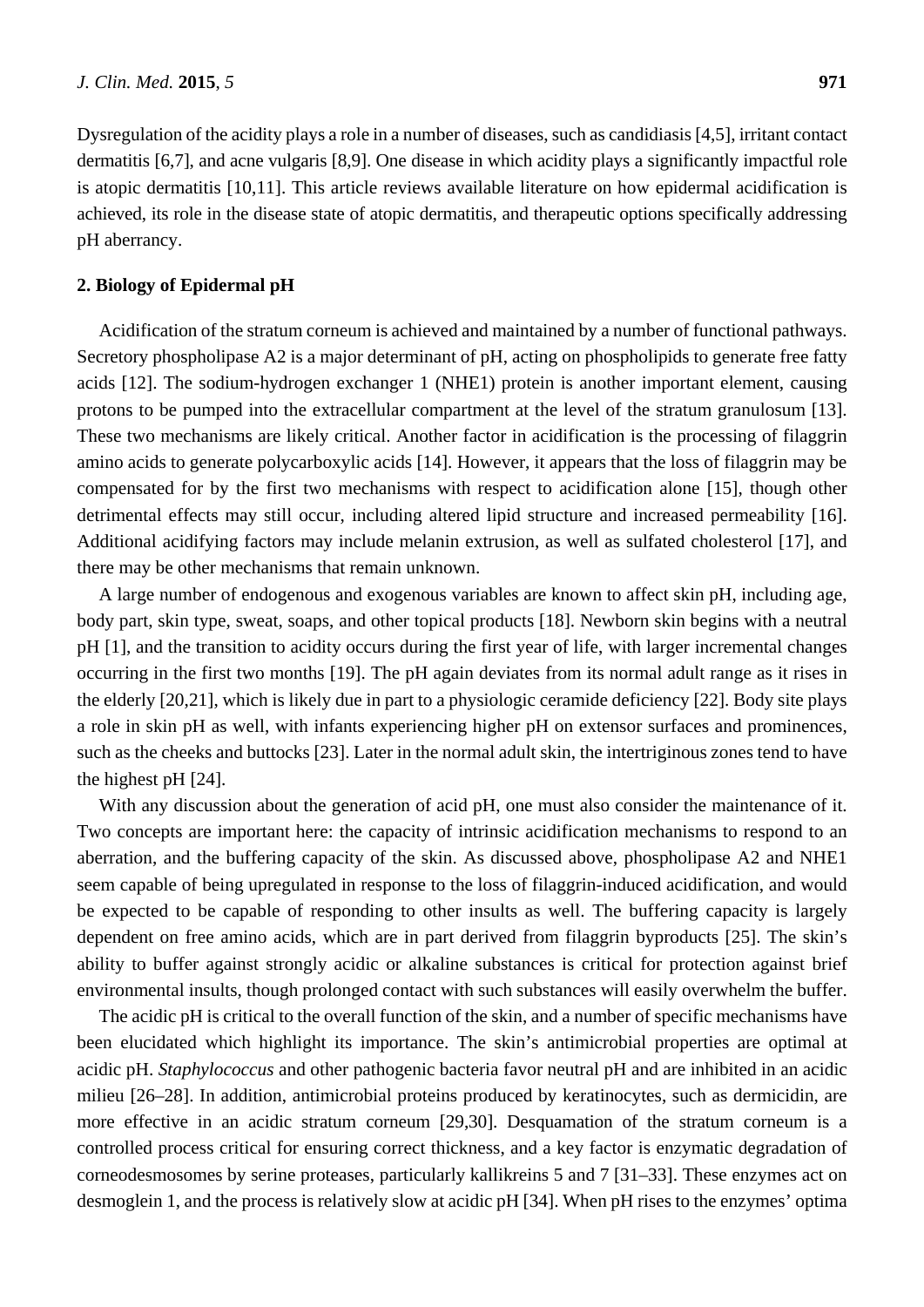(neutral), the degradation occurs much more briskly, leading to inappropriate desquamation and decreased integrity of the stratum corneum [35,36]. Another function of kallikrein 7 is to activate IL-1 beta [37], which has also been noted to increase at neutral pH, initiating or perpetuating chronic inflammation.

Ceramide production is yet another pH dependent process, with acid sphingomyelinase and beta-glucocerebrosidase functioning best at a pH of 4.5 and 5.6, respectively [38]. Increases in pH have been shown to reduce their enzymatic activity and impair barrier function, which ceramides are critical for maintaining [35].

#### **3. pH in Atopic Dermatitis**

A number of interconnected mechanisms come into play in the atopic dermatitis disease state, and pH is certainly one of the critical players. Lesional skin has been shown to have the highest pH on a given patient with atopic dermatitis, followed by perilesional skin being somewhat more acidic, and unaffected skin having the lowest pH [10,11]. Even unaffected skin in atopics has a higher pH than normal controls [39]. Clinical evidence for the importance of pH is evidenced by the sites of predilection, with the less acidic areas having a greater propensity for disease expression. In infancy, the cheeks tend to have a higher pH, corresponding to atopic dermatitis favoring this area [23]. However, intertriginous and flexural skin has the more elevated pH in adult skin [24], again corresponding to the favored sites in this age group.

Although the downstream pathways dependent on pH are relatively well-defined, the upstream causes of the pH increase seen in atopics remain less clear. A number of possibilities have been proposed, both endogenous and exogenous. As mentioned above, filaggrin likely plays a role in acidification and its mutation is widely known to be a significant risk factor for atopic dermatitis. It has not been conclusively shown whether its importance in this disease relates more to its role in acidification *versus* its role in barrier and lipid homeostasis. Changes in one or both of the two more pivotal acidification mechanisms, phospholipase A2 and the NHE1 protein, may also occur but have not been specifically measured in the disease state. Further study is needed to determine if and how these mechanisms are altered. Another potential source of pH aberration is extracellular fluid (ECF). The barrier function of the stratum corneum must not only be thought of as a barrier to external insult, but also as an internal sequestration of a uniquely acidic microenvironment. Compromise of the barrier may lead to undue influence from ECF, even in the absence of overt erosion.

In addition to the body's intrinsic pH variability, external variables also directly affect development and severity of atopic dermatitis. Given atopic patients' decreased buffering capacity [25], external influences are magnified in this population. Alkaline soaps are known to induce lesions of atopic dermatitis in susceptible individuals [40,41]. Hypochlorite certainly would be expected to increase pH although it has a secondary effect of being antimicrobial, which improves one of the key negative consequences of elevated pH, bacterial colonization. Hypochlorite has been shown to be beneficial in its overall effect, when used appropriately [42]. At an approximate dilution of 1:1000 for 6% sodium hypochlorite with an original pH of around 12, the pH of the bath can be estimated to be around 9. The precise effect bleach baths have on skin pH has not been quantified.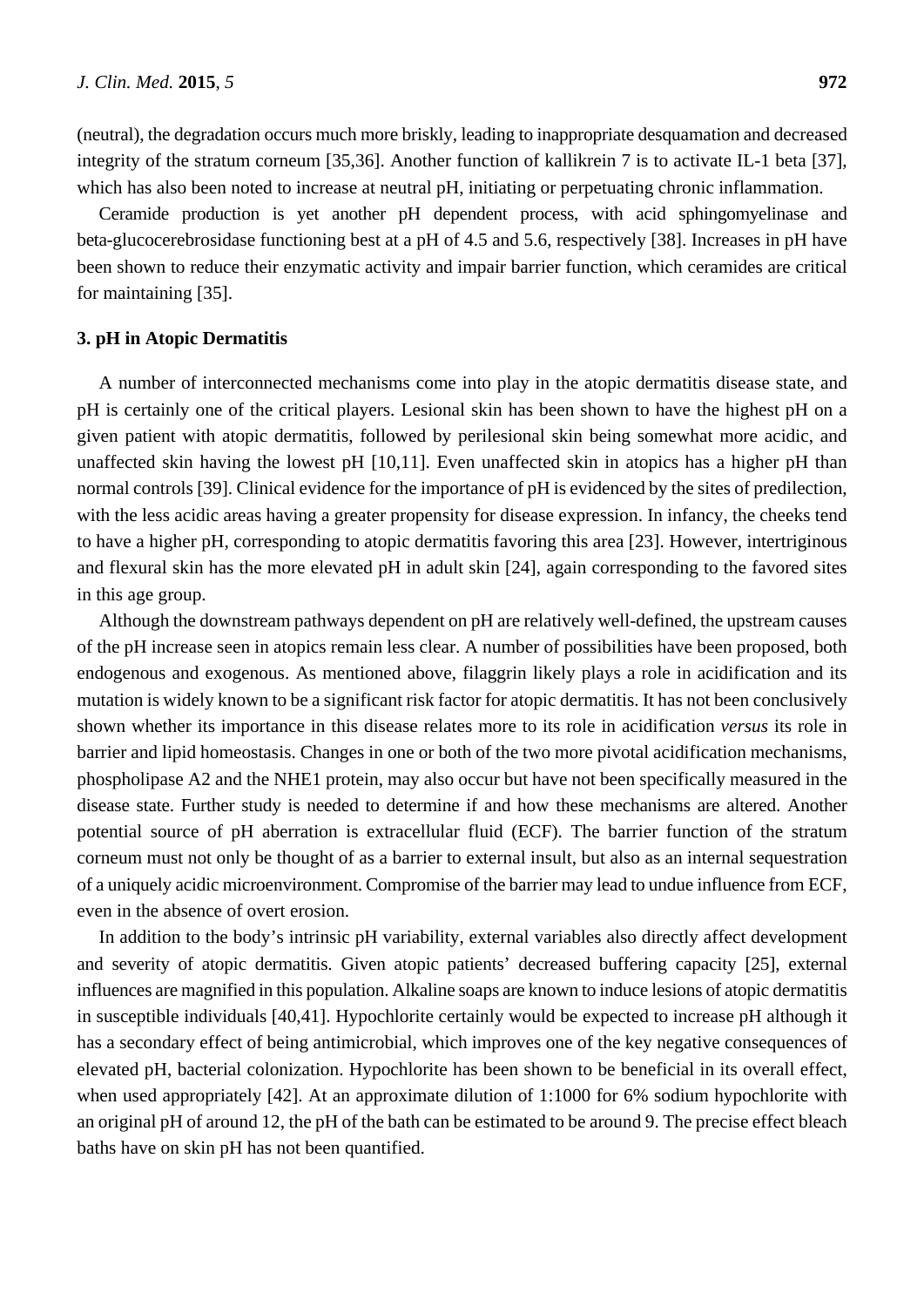#### **4. Acidic pH as a Therapeutic Goal**

Given the importance that physiologic acidic pH plays in the integrity, barrier function, and antimicrobial properties of the skin, it is naturally becoming a therapeutic target. While the literature is replete with reviews and studies on how pH contributes to the overall physiology of the skin, there is a paucity of current evidence on how to clinically approach pH management. The two primary avenues of treatment opportunities for pH management are bathing parameters (soap, temperature, time) and the moisturizer applied to skin on a regular basis. While other factors may contribute, such as occlusion and environmental humidity, their effects on pH are not well defined.

The last review of the pH of common commercial cleansers was done in 2002 [43], and while it is enlightening, it cannot be relied on for informing current recommendations to patients. Hand washing with alkaline soap can increase the pH of the skin by 3 pH units, and that effect persisted for 90 min [38]. The effects on pH are assumed to be primarily responsible for the provocation of atopic dermatitis after using neutral or alkaline soaps [40,41], although the stripping of protective lipids may be another mechanism by which soaps perpetrate their damage. It would be beneficial to have more data available regarding the pH of currently available cleansers. In addition, the utility of considering pH in cleansers would be solidified by well-designed studies comparing those of varying pH, and quantifying both the immediate pH effects and the long-term clinical benefit of sustained use in atopic patients.

Topical emollient and leave-on products represent the other key opportunity for intervention. Colloidal oatmeal has long been known to be beneficial in atopic dermatitis. It has been recognized as acting, in part, through normalizing skin pH to its usual acidic range [47]. It remains a commonly found ingredient in currently available topical preparations for atopic dermatitis. Very little is known about the pH of currently available products, although evidence is mounting for the potential benefits of acidic emollients in treating and even preventing atopic dermatitis. In 2009, it was first shown that maintaining an acidic pH with polyhydroxyl acids can actually prevent the emergence of atopic dermatitis in a murine model of oxazolone-induced disease [44]. Lee *et al.*, recently used a murine model to show the prevention of atopic dermatitis and subsequent atopic march to asthma [45]. They compared an acidified Cetaphil cream (pH 2.8) with the same Cetaphil cream after neutralization (7.4) twice daily while attempting to incite skin lesions of atopic dermatitis with topical oxazolone and airway disease with *Dermatofagoides pteronyssinus* antigen. Significant differences were seen in both skin and airway, favoring the acidification cream. Application of these results to a human subject experiencing multiple and varying insults throughout the day may not be possible, but the results are intriguing nonetheless. Again working in a murine model, Hachem *et al.*, showed a wide variety of positive influences on the stratum corneum by application of polyhydroxyl acids [46]. These effects included improved barrier homeostasis and supranormal stratum corneum integrity and cohesion. It remains to be seen precisely how these data may translate to the understanding and treatment of atopic dermatitis in humans, but the data are mounting that active management of pH is vital to the treatment and possibly primary prevention of this common condition.

## **5. Novel Concepts in Intervention**

The benefits of restoring and maintaining the acid pH of the skin have been known for decades, but there is still a great opportunity for advances. One key question that remains to be answered is whether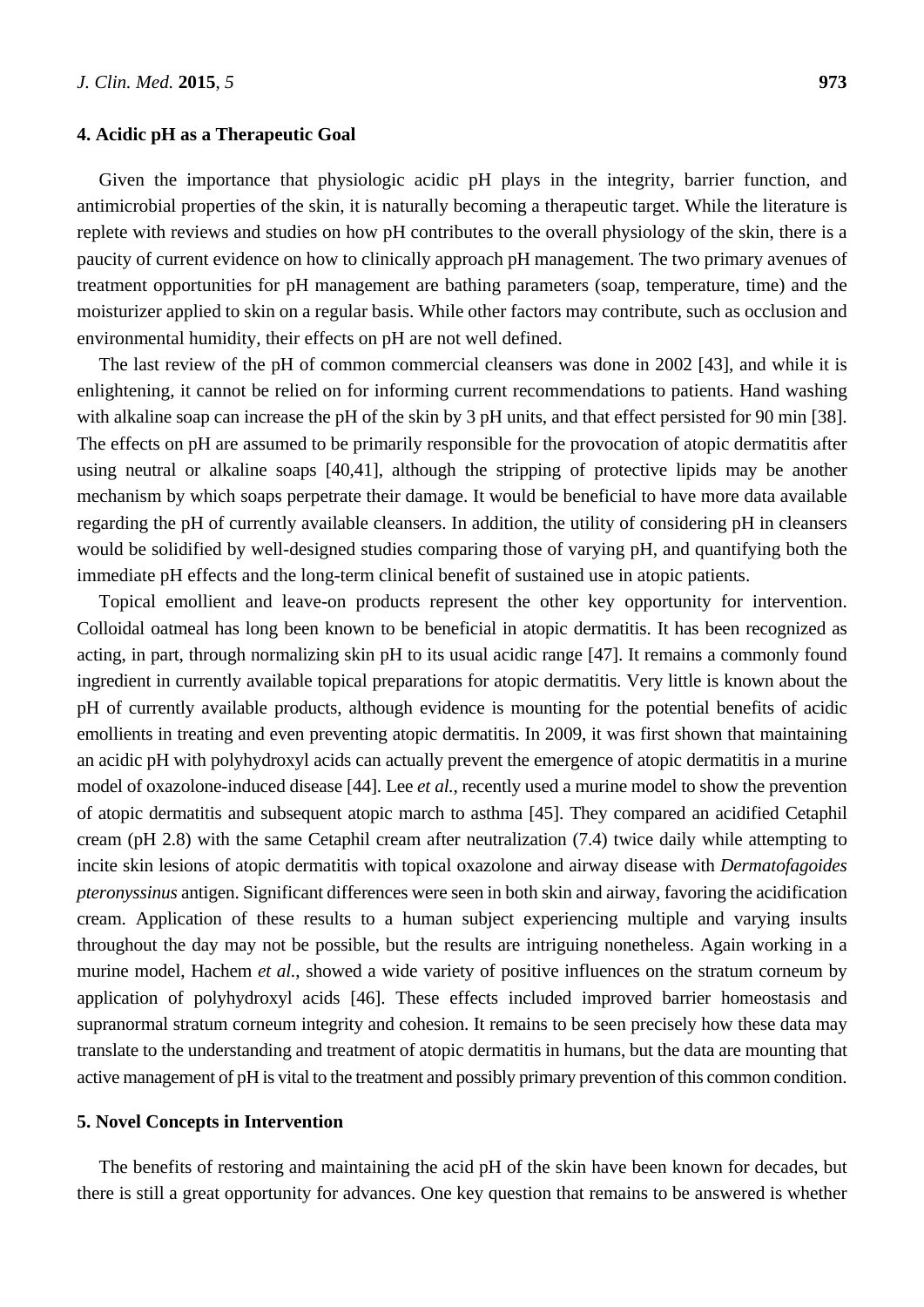particular acids have specific benefits above and beyond simply correcting pH abnormalities. Lee's comparison of acidified *versus* neutralized versions of the same moisturizer emphasizes the importance of acidification alone [45], although the citric acid used to lower pH does have its own unique effects such as epidermal thickening [48]. The replenishing of bio-similar or bio-identical acids or non-native acids with known biological activity is an intriguing prospect. Improvement in atopic dermatitis has recently been reported using *cis*-urocanic acid [49], which is known to suppress the induction of immunity in skin [50]. As discussed above, polyhydroxyl acids improve a number of parameters [46], though it is difficult to be certain whether these effects could have been caused by acidification alone, irrespective of the acid used. Specific antibacterial effects have not been well characterized for the acids currently under investigation, but this could be an additional property of some acids that would make them superior in the therapy of atopic dermatitis. Another aspect of treatment, particularly in compromised lesional skin, is the potential for irritation to be caused by a topical therapy. Targeting this effect could represent a way to make irritating but beneficial therapies more tolerable. Strontium has been shown to be an inhibitor of irritation in the skin [51], and one study has shown significant improvement in stinging and burning when strontium was included in one of the tested acid preparations [52]. Unfortunately, as noted above, the pH of currently available topical OTC and prescription products is almost entirely unknown. In addition, the complex chemical formulation of most products will make it difficult to predict irritant potential based on pH alone. More investigation into strontium and other anti-irritant compounds could lead to improved tolerability and compliance with topical therapies.

## **6. Conclusions**

The acid mantle of the skin has been known for decades, though its roles in various aspects of skin physiology have only recently been elucidated. Acidity is critical for ensuring appropriate stratum corneum integrity, barrier function, and antimicrobial activity. Maintaining a normal pH through appropriate therapy is well known to benefit disease states such as atopic dermatitis, and acidification may even have preventative effects when instituted prior to onset of the atopic phenotype. There are many opportunities for enhancing the current body of knowledge in this area, including updating the published pH values for available cleansers and emollients, as well as exploring new acids for use in therapy. The consideration of pH normalization will continue to be an increasingly important aspect of a comprehensive treatment plan in atopic dermatitis and other cutaneous diseases.

#### **Author Contributions**

David J. Panther and Sharon E. Jacob co-wrote the paper.

# **Conflicts of Interest**

The authors declare no conflict of interest.

## **References**

1. Yosipovitch, G.; Maayan-Metzger, A.; Merlob, P.; Sirota, L. Skin barrier properties in different body areas in neonates. *Pediatrics* **2000**, *106*, 105–108.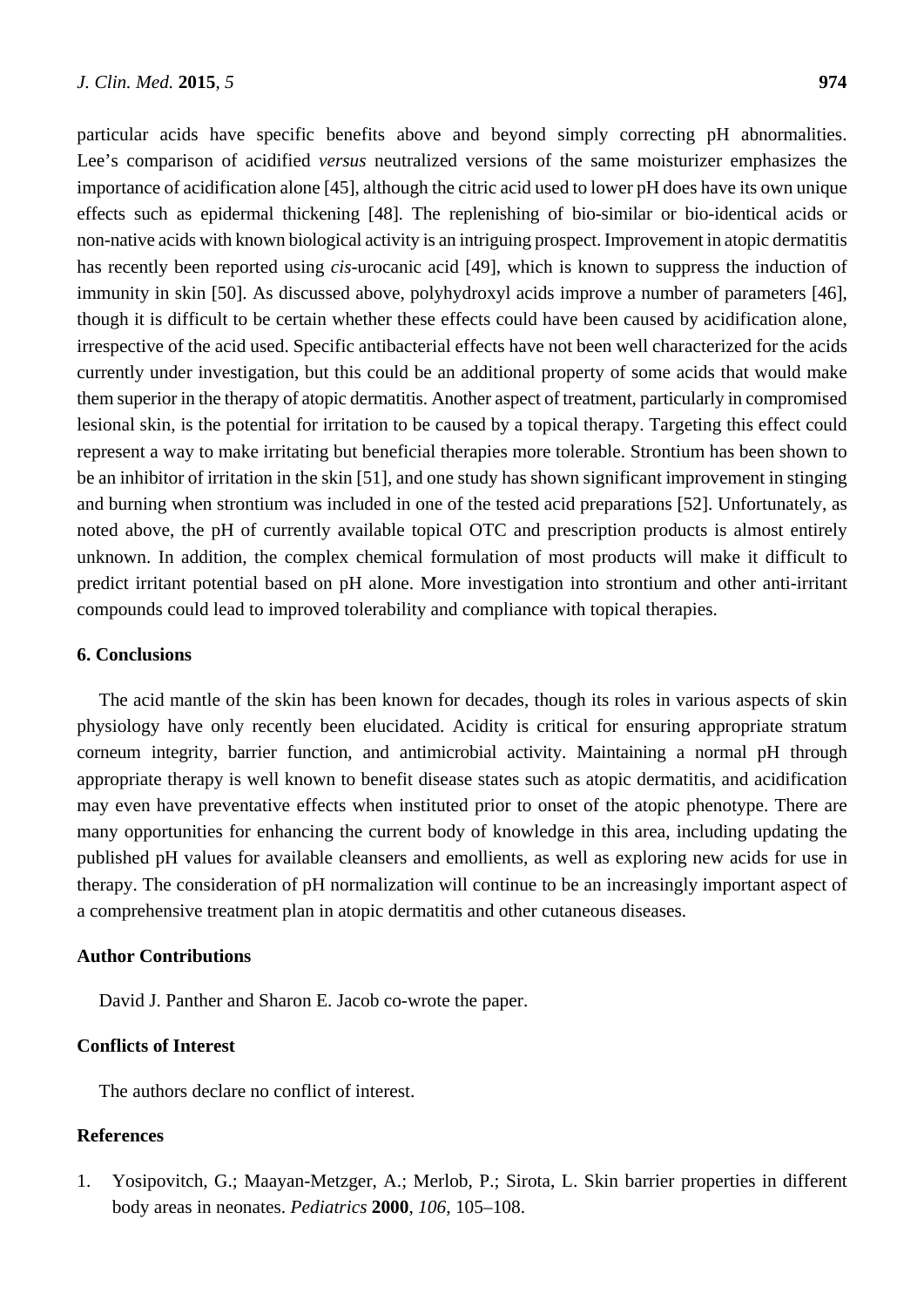- 2. Öhman, H.; Vahlquist, A. The pH gradient over the stratum corneum differs in X-linked recessive and autosomal dominant ichthyosis: A clue to the molecular origin of the "acid skin mantle"? *J. Invest. Dermatol.* **1998**, *111*, 674–677.
- 3. Ali, S.M.; Yosipovitch, G. Skin pH: From basic science to basic skin care. *Acta Derm. Venereol.* **2013**, *93*, 261–267.
- 4. Runeman, B.; Faergemann, J.; Larkö, O. Experimental *Candida albicans* lesions in healthy humans: Dependence on skin pH. *Acta Derm. Venereol.* **2000**, *80*, 421–424.
- 5. Yosipovitch, G.; Tur, E.; Cohen, O.; Rusecki, Y. Skin surface pH in intertriginous areas in NIDDM patients. Possible correlation to candidal intertrigo. *Diabetes Care* **1993**, *16*, 560–563.
- 6. Seidenari, S.; Francomano, M.; Mantovani, L. Baseline biophysical parameters in subjects with sensitive skin. *Contact Dermatitis* **1998**, *38*, 311–315.
- 7. Wilhelm, K.P.; Maibach, H.I. Susceptibility to irritant dermatitis induced by sodium lauryl sulphate. *J. Am. Acad. Dermatol.* **1990**, *23*, 123–124.
- 8. Korting, H.C.; Braun-Falco, O. The effect of detergents on skin pH and its consequences. *Clin. Dermatol.* **1996**, *14*, 23–27.
- 9. Korting, H.C.; Ponce-Pöschl, E.; Klövekorn, W.; Schmötzer, G.; Arens-Corell, M.; Braun-Falco, O. The influence of the regular use of a soap or an acidic syndet bar on pre-acne. *Infection* **1995**, *23*, 89–93.
- 10. Eberlein-König, B.; Schäfer, T.; Huss-Marp, J.; Darsow, U.; Möhrenschlager, M.; Herbert, O.; Abeck, D.; Krämer, U.; Behrendt, H.; Ring, J. Skin surface pH, stratum corneum hydration, trans-epidermal water loss and skin roughness related to atopic eczema and skin dryness in a population of primary school children. *Acta Derm. Venereol.* **2000**, *80*, 188–191.
- 11. Sparavigna, A.; Setaro, M.; Gualandri, V. Cutaneous pH in children affected by atopic dermatitis and in healthy children: A multicenter study. *Skin Res. Technol.* **1999**, *5*, 221–227.
- 12. Mao-Qiang, M.; Jain, M.; Feingold, K.R.; Elias, P.M. Secretory phospholipase A2 activity is required for permeability barrier homeostasis. *J. Invest. Dermatol.* **1996**, *106*, 57–63.
- 13. Behne, M.J.; Meyer, J.W.; Hanson, K.M.; Barry, N.P.; Murata, S.; Crumrine, D.; Clegg, R.W.; Gratton, E.; Holleran, W.M.; Elias, P.M.; *et al.* NHE1 regulates the stratum corneum permeability barrier homeostasis. Microenvironment acidification assessed with fluorescence lifetime imaging. *J. Biol. Chem.* **2002**, *277*, 47399–47406.
- 14. Gruber, R.; Elias, P.M.; Crumrine, D.; Lin, T.K.; Brandner, J.M.; Hachem, J.P.; Presland, R.B.; Fleckman, P.; Janecke, A.R.; Sandilands, A.; *et al*. Filaggrin genotype in ichthyosis vulgaris predicts abnormalities in epidermal structure and function. *Am. J. Pathol.* **2011**, *178*, 2252–2263.
- 15. Fluhr, J.W.; Elias, P.M.; Man, M.Q.; Hupe, M.; Selden, C.; Sundberg, J.P.; Tschachler, E.; Eckhart, L.; Mauro, T.M.; *et al.* Is the filaggrin-histidine-urocanic acid pathway essential for stratum corneum acidification? *J. Invest. Dermatol*. **2010**, *130*, 2141–2144.
- 16. Vávrová, K.; Henkes, D.; Strüver, K.; Sochorová, M.; Skolová, B.; Witting, M.Y.; Friess, W.; Schreml, S.; Meier, R.J.; Schäfer-Korting, M.; *et al*. Filaggrin deficiency leads to impaired lipid profile and altered acidification pathways in a 3D skin construct. *J. Invest. Dermatol*. **2014**, *134*, 746–753.
- 17. Elias, P.M. Stratum corneum acidification: How and why? *Exp. Dermatol.* **2015**, 24, 179–180.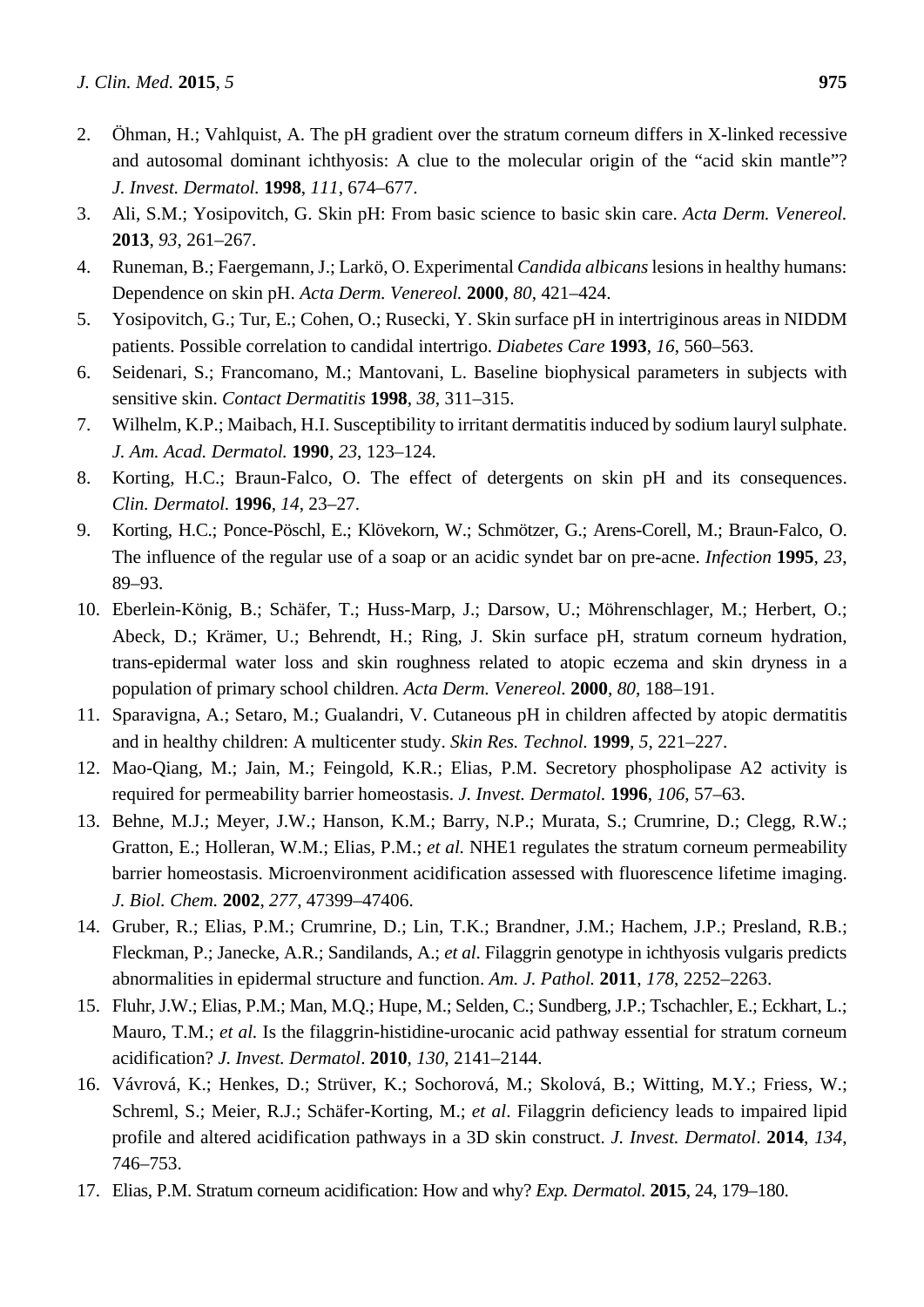- 18. Yosipovitch, G.; Maibach, H.I. Skin surface pH: A protective acid mantle. *Cosmet. Toilet.* **1996**, *111*, 101–102.
- 19. Fluhr, J.W.; Pfistere, S.; Gloor, M. Direct comparison of skin physiology in children and adults with bioengineering methods. *Pediatr. Dermatol.* **2000**, *17*, 436–439.
- 20. Zlotogorski, A. Distribution of skin surface pH on the forehead and cheek of adults. *Arch. Dermatol. Res.* **1987**, *279*, 398–401.
- 21. Thune, P.; Nilsen, T.; Hanstad, I.K.; Gustavsen, T.; Lövig Dahl, H. The water barrier function of the skin in relation to the water content of stratum corneum, pH and skin lipids. The effect of alkaline soap and syndet on dry skin in elderly, nonatopic patients. *Acta Derm. Venereol.* **1988**, *68*, 277–283.
- 22. Jin, K.; Higaki, Y.; Takagi, Y.; Higuchi, K.; Yada, Y.; Kawashima, M.; Imokawa, G. Analysis of beta-glucocerebrosidase and ceramidase activities in atopic and aged dry skin. *Acta Derm. Venereol.* **1994**, *74*, 337–340.
- 23. Hoeger, P.H.; Enzmann, C. Skin physiology of the neonate and young infant: A prospective study of functional skin parameters during early infancy. *Pediatr. Dermatol.* **2002**, *19*, 256–262.
- 24. Braun-Falco, O.; Korting, H.C. Der normale pH-Wert der Haut (in German). *Hautarzt* **1986**, *37*, 126–129.
- 25. Levin, J.; Friedlander, S.F.; del Rosso, J.Q. Atopic dermatitis and the stratum corneum: Part 1: The role of filaggrin in the stratum corneum barrier and atopic skin. *J. Clin. Aesthet. Dermatol*. **2013**, *6*, 16–22.
- 26. Korting, H.C.; Hubner, K.; Greiner, K.; Hamm, G.; Braun-Falco, O. Differences in the skin surface pH and bacterial microflora due to the long-term application of synthetic detergent preparations of pH 5.5 and pH 7.0. Results of a crossover trial in healthy volunteers. *Acta Derm. Venereol.* **1990**, *70*, 429–431.
- 27. Whiting, R.C.; Sackitey, S.; Calderone, S.; Morely, K.; Phillips, J.G. Model for the survival of *Staphylococcus aureus* in nongrowth environments. *Int. J. Food Microbiol.* **1996**, *31*, 231–243.
- 28. Gianuzzi, L.; Contrera, E.; Zaritzky, N. Modeling the aerobic growth and decline of *Staphylococcus aureus* as affected by pH and potassium sorbate concentration. *J. Food Prot.* **1999**, *62*, 356–362.
- 29. Schittek, B.; Hipfel, R.; Sauer, B.; Bauer, J.; Kalbacher, H.; Stevanovic, S.; Schirle, M.; Schroeder, K.; Blin, N.; Meier, F.; *et al*. Dermicidin: A novel human antibiotic peptide secreted by sweat glands. *Nat. Immunol.* **2001**, *2*, 1133–1137.
- 30. Chikakane, K.; Takahashi, H. Measurement of skin pH and its significance in cutaneous diseases. *Clin. Dermatol.* **1995**, *13*, 299–306.
- 31. Brattsand, M.; Egelrud, T. Purification, molecular cloning, and expression of a human stratum corneum trypsin-like serine protease with possible function in desquamation. *J. Biol. Chem.* **1999**, *274*, 30033–30040.
- 32. Ekholm, E.; Egelrud, T. Expression of stratum corneum chymotryptic enzyme in relation to other markers of epidermal differentiation in a skin explant model. *Exp. Dermatol.* **2000**, *9*, 65–70.
- 33. Ekholm, E.; Brattsand, M.; Egelrud, T. Stratum corneum tryptic enzyme in normal epidermis: A missing link in the desquamation process? *J. Invest. Dermatol.* **2000**, *114*, 56–63.
- 34. Gunathilake, R.; Schurer, N.Y.; Shoo, B.A.; Celli, A.; Hachem, J.P.; Crumrine, D.; Sirimanna, G.; Feingold, K.R.; Mauro, T.M.; Elias**,** P.M. pH-regulated mechanisms account for pigment-type differences in epidermal barrier function. *J. Invest. Dermatol.* **2009**, *129*, 1719–1729.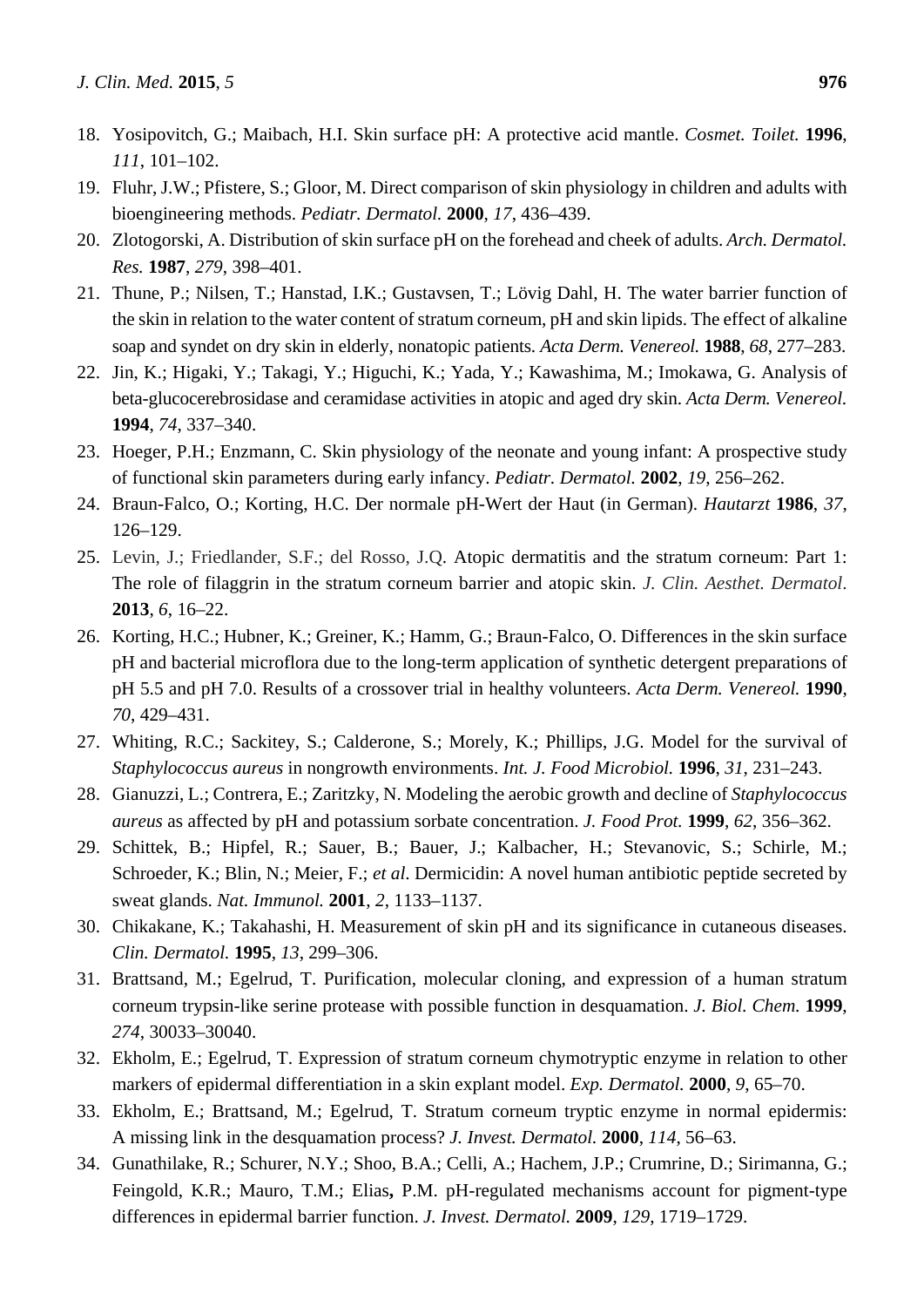- 35. Mauro, T.; Holleran, W.M.; Grayson, S.; Gao, W.N.; Man, M.Q.; Kriehuber, E.; Behne, M.; Feingold, K.R.; Elias, P.M. Barrier recovery is impeded at neutral pH, independent of ionic effects: Implications for extracellular lipid processing. *Arch. Dermatol. Res.* **1998**, *290*, 215–222.
- 36. Hachem, J.P.; Behne, M.; Aronchik, I.; Demerjian, M.; Feingold, K.R.; Elias, P.M.; Mauro, T.M. Extracellular pH Controls NHE1 expression in epidermis and keratinocytes: Implications for barrier repair. *J. Invest Dermatol.* **2005**, *125*, 790–797.
- 37. Nylander-Lundqvist, E.; Egelrud, T. Formation of active IL-1 beta from pro-IL-1 beta catalyzed by stratum corneum chymotryptic enzyme *in vitro*. *Acta Derm. Venereol.* **1997**, *77*, 203–206.
- 38. Rippke, F.; Schreiner, V.; Schwanitz, H.J. The acidic milieu of the horny layer: New findings on the physiology and pathophysiology of skin pH. *Am. J. Clin. Dermatol.* **2002**, *3*, 261–272.
- 39. Seidenari, S.; Giusti, G. Objective assessment of the skin of children affected by atopic dermatitis: A Study of pH, capacitance and TEWL in eczematous and clinically uninvolved skin. *Acta Derm. Venereol.* **1995**, *75*, 429–433.
- 40. Cork, M.J.; Robinson, D.A.; Vasilopoulos, Y.; Ferguson, A.; Moustafa, M.; MacGowan, A.; Duff, G.W.; Ward, S.J.; Tazi-Ahnini, R. New perspectives on epidermal barrier dysfunction in atopic dermatitis: Gene-environment interactions. *J. Allergy Clin. Immunol.* **2006**, *118*, 3–23.
- 41. Cork, M.J.; Danby, S.G.; Vasilopoulos, Y.; Hadgraft, J.; Lane, M.E.; Moustafa, M.; Guy, R.H.; Macgowan, A.L.; Tazi-Ahnini, R.; Ward, S.J. Epidermal barrier dysfunction in atopic dermatitis. *J. Invest Dermatol.* **2009**, *129*, 1892–1908.
- 42. Huang, J.T.; Rademaker, A.; Paller, A.S. Dilute bleach baths for *Staphylococcus aureus* colonization in atopic dermatitis to decrease disease severity. *Arch. Dermatol*. **2011**, *147*, 246–247.
- 43. Baranda, L.; González-Amaro, R.; Torres-Alvarez, B.; Alvarez, C.; Ramírez, V. Correlation between pH and irritant effect of cleansers marketed for dry skin. *Int. J. Dermatol.* **2002**, *41*, 494–499.
- 44. Hatano, Y.; Man, M.Q.; Uchida, Y.; Crumrine, D.; Scharschmidt, T.C.; Kim, E.G.; Mauro, T.M.; Feingold, K.R.; Elias, P.M.; Holleran, W.M. Maintenance of an acidic stratum corneum prevents emergence of murine atopic dermatitis. *J. Invest Dermatol.* **2009**, *129*, 1824–1835.
- 45. Lee, H.J.; Yoon, N.Y.; Lee, N.R.; Jung, M.; Kim, D.H.; Choi, E.H. Topical acidic cream prevents the development of atopic dermatitis- and asthma-like lesions in murine model. *Exp. Dermatol.* **2014**, *23*, 736–741.
- 46. Hachem, J.P.; Roelandt, T.; Schürer, N.; Pu, X.; Fluhr, J.; Giddelo, C.; Man, M.Q.; Crumrine, D.; Roseeuw, D.; Feingold, K.R.; *et al*. Acute acidification of stratum corneum membrane domains using polyhydroxyl acids improves lipid processing and inhibits degradation of corneodesmosomes. *J. Invest Dermatol.* **2010**, *130*, 500–510.
- 47. Grais, M.L. Role of colloidal oatmeal in dermatologic treatment of the aged. *AMA Arch. Derm. Syphilol.*  **1953**, *68*, 402–407.
- 48. Bernstein, E.F.; Underhill, C.B.; Lakkakorpi, J.; Ditre, C.M.; Uitto, J.; Yu, R.J.; Scott, E.V. Citric acid increases viable epidermal thickness and glycosaminoglycan content of sun-damaged skin. *Dermatol. Surg.* **1997**, *23*, 689–694.
- 49. Peltonen, J.M.; Pylkkänen, L.; Jansén, C.T.; Volanen, I.; Lehtinen, T.; Laihia, J.K.; Leino, L. Three randomised phase I/IIa trials of 5% *cis*-urocanic acid emulsion cream in healthy adult subjects and in patients with atopic dermatitis. *Acta Derm. Venereol.* **2014**, *94*, 415–420.